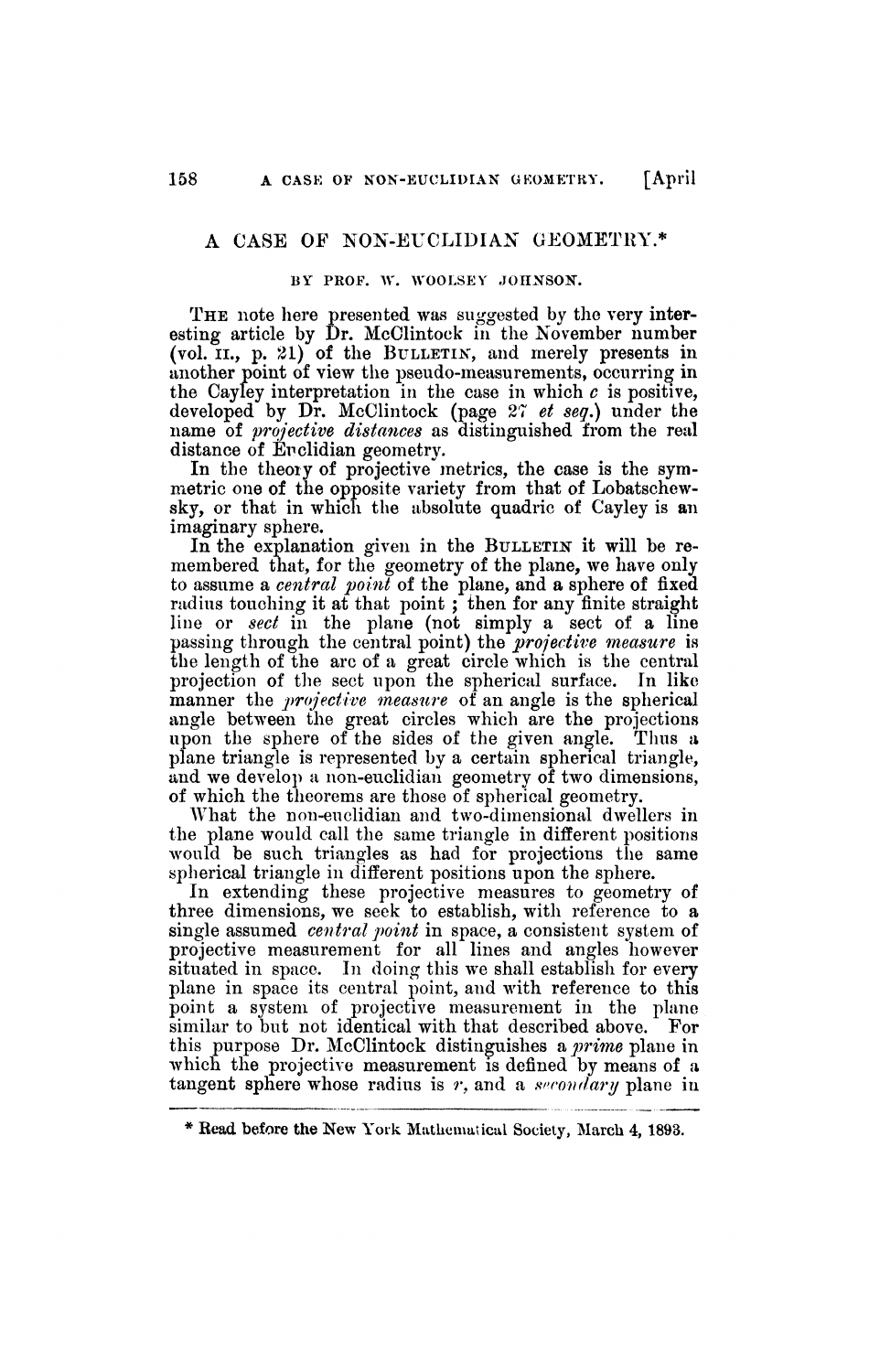which the projective measures are made on a sphere whose radius is still *r,* but whose centre is at a perpendicular distance *p* from the central point of the plane. Thus in the prime plane the projective distance is equal to the real distance just at the central point, but for the secondary plane the measures are all less in the ratio *r/p* (less, for in all cases  $p > r$ ) than they would be if the sphere retaining the same centre touched the plane.

Having obtained these systems of measurement, Dr. McClintock now dismisses the sphere, and, taking all planes which pass through the "centre of space" as prime planes, shows that every other plane is a secondary plane, its central point being of course the foot of the perpendicular upon the plane from the centre of space. In establishing this it is to be noticed that the projective measure of every sect upon every straight line has been already fixed by the fact that the straight line is in a prime plane, that is, a plane passing through the centre. What we wish to show is that all the projective measurements thus established for lines which lie in a new plane not passing through the centre are consistent with one another in forming a system peculiar to the plane, namely, that above described as belonging to a secondary plane, in which, as stated in the BULLETIN, the constant **factor** (denoted above by  $r/p$ ) is a simple function of the perpendicular from the centre of space upon the plane. So that " all planes in space are either prime or secondary, and all projective distances and angles in space are parts of one harmonious system of general geometry of three dimensions.*"* 

In studying this elegant result, and obtaining the constant factor referred to above, it occurred to me that additional clearness, from a purely geometrical point of view, would result from the following simple modification of the definitions of projective distances :

Assuming a "central point" A and a linear magnitude r, the " projective measure" of a given finite line or " sect *"* is its apparent magnitude as seen from a point at a distance *r* from *A* measured in a direction perpendicular to the plane through the given line and *A*. There is thus a common *view-point,* as we may call it, or rather a common pair of view-points for all lines lying in a given plane passing through *A.* We may, of course, instead of the apparent magnitude, which is an angle, take the subtending arc in the circle whose radius is  $r$ , but we shall still call this the apparent magnitude. The radius will be always the same, and we are concerned only with the position of the view-point.

Consider now an indefinite straight line. Having found a view-point *P* as above, it is a view-point for any segment or sect of the line. Pass a plane through *A* perpendicular to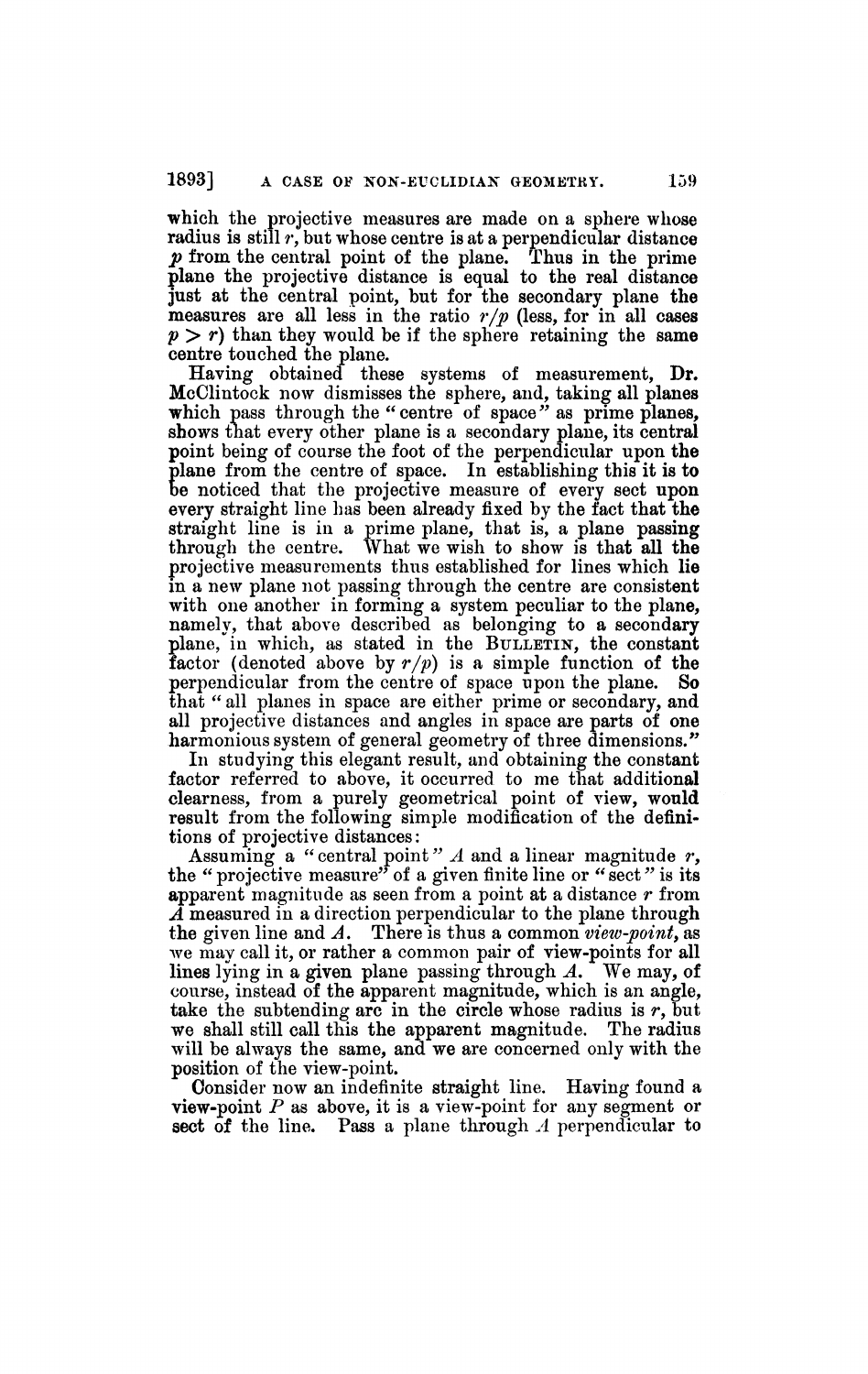the line, and therefore also through the two view-points. Call the point *0,* where this plane cuts the given line, its *centre.*  Then it is obvious that any point of the circle drawn through



the view-points from this centre will serve equally well as a view-point. That is, from every point of this circle any sect of the line has the same apparent magnitude, which apparent -x magnitude is its projective measure. We shall call this circle the *view-locus* of the given line. The view-locus is then a circle of which the given line is the axis; its plane passes

through *A;* and, denoting the distance of the line from *A* by *p*, its radius is  $\sqrt{p^2 + r^2}$ . Now pass any plane through the given line, and let  $AA' = d$  be the perpendicular upon it from  $\tilde{A}$ . Call  $\tilde{A}'$  the *centre* of this new plane. The extremities  $P', P'$ of the chord *A A'* produced form a pair of view-points for the given line *OX,* which, with reference to the plane *OA'X,*  might have been constructed thus: Prom the centre *A'* of the plane erect a perpendicular  $A'P' = r'$ , where  $r'' = r^2 + d^2$ . [since, if  $OA' = p'$ ,  $r'' + p'' = r^2 + p^2 = r^2 + p'' + d^2$ ]. Now, since the position of  $A<sup>†</sup>$  and the value of  $r'$  depend only

upon the plane, and not upon  $\mathbf{Fig.2.}$ the given line  $OX$ , we have thus found a pair of view-points which will answer for any line in the new plane as well as for *OX.* This new plane is Dr. McClintock's secondary plane; its view-points are further from the plane than those of the prime planes, and are not symmetrically situated with respect to the centre of space.

This establishes the harmonious and consistent system<br>required. There is for each There is for each

line a view-locus, and for each<br>plane a definite view-point. The view-point of a plane is on plane a definite view-point. The view-point of a plane is on the view-locus of a line in the plane, so that when a line is regarded as belonging to different planes, the system of apparent or projective measurements assigned to it in the different planes is consistent.

The projective measure of an angle may now be defined, once for all, as its apparent magnitude as seen from the view-